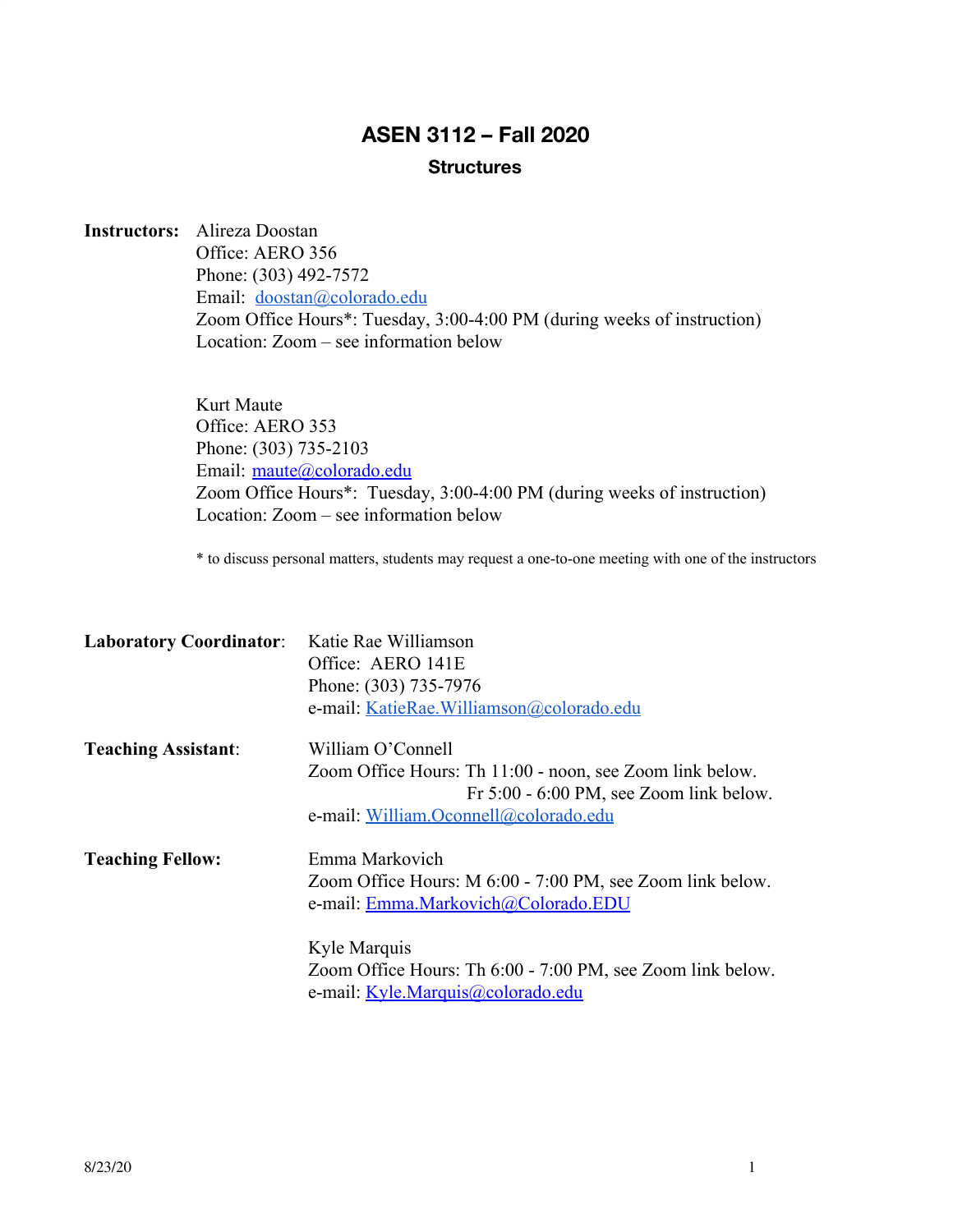| Lectures:                                  |             | $M/W$ : 08:30 – 9:45 AM, Zoom – see information below                                |
|--------------------------------------------|-------------|--------------------------------------------------------------------------------------|
| <b>Recitations &amp; Labs:</b> Section 011 |             | T: 10:40 AM - 12:30 PM, AERO 120**<br>Section 012 T: 12:50 PM - 02:40 PM, AERO 120** |
|                                            | Section 013 | T: 10:40 AM - 12:30 PM, AERO N240<br>Section 014 T: 12:50 PM - 02:40 PM, AERO N240   |

\*\* also available via Zoom – see information below; only students who registered for an in-person section can attend the recitation/lab section on campus.

| for lectures, lab/recitations, and office hours                                                                                                                                                                                                                                                                                                                                                                                                                                                                                                            |  |
|------------------------------------------------------------------------------------------------------------------------------------------------------------------------------------------------------------------------------------------------------------------------------------------------------------------------------------------------------------------------------------------------------------------------------------------------------------------------------------------------------------------------------------------------------------|--|
| https://cuboulder.zoom.us/j/93360011311                                                                                                                                                                                                                                                                                                                                                                                                                                                                                                                    |  |
| Meeting ID: 933 6001 1311, Passcode: 846011                                                                                                                                                                                                                                                                                                                                                                                                                                                                                                                |  |
| CANVAS, https://canvas.colorado.edu/, ASEN3112                                                                                                                                                                                                                                                                                                                                                                                                                                                                                                             |  |
| Through CANVAS only                                                                                                                                                                                                                                                                                                                                                                                                                                                                                                                                        |  |
| <b>Online discussion forum:</b> Piazza, https://piazza.com/colorado/fall2020/asen3112                                                                                                                                                                                                                                                                                                                                                                                                                                                                      |  |
| Note: All technical questions about homework assignments, lab assignments, etc.<br>should be posted on Piazza first, before contacting one of the instructors or<br>TA/TFs. Students should use the link above to sign up at piazza.com.                                                                                                                                                                                                                                                                                                                   |  |
| Lecture notes are posted on CANVAS                                                                                                                                                                                                                                                                                                                                                                                                                                                                                                                         |  |
| ASEN 2001-2003-2004 and APPM 2360, with grades of C or better in each; if<br>course was taken Spring 2020: with grades of $C - (P+)$ or better in each                                                                                                                                                                                                                                                                                                                                                                                                     |  |
| <b>Course Objectives:</b> The main objective of the course is to introduce modern structural analysis<br>techniques based on understanding of the development of internal forces, stresses<br>and deformations. These are essential to the design and verification of advanced<br>aerospace structures and systems. The course offers an introduction to matrix and<br>finite element methods for skeletal (truss and frame) structures, as well as to<br>fundamental concepts in mechanical vibrations, structural dynamics, and<br>structural stability. |  |
|                                                                                                                                                                                                                                                                                                                                                                                                                                                                                                                                                            |  |

## **Major Course Topics and Schedule**:

| Week | Topic                                    |
|------|------------------------------------------|
|      | The concept of stress and strain         |
|      | Elastic behavior of materials, Torsion I |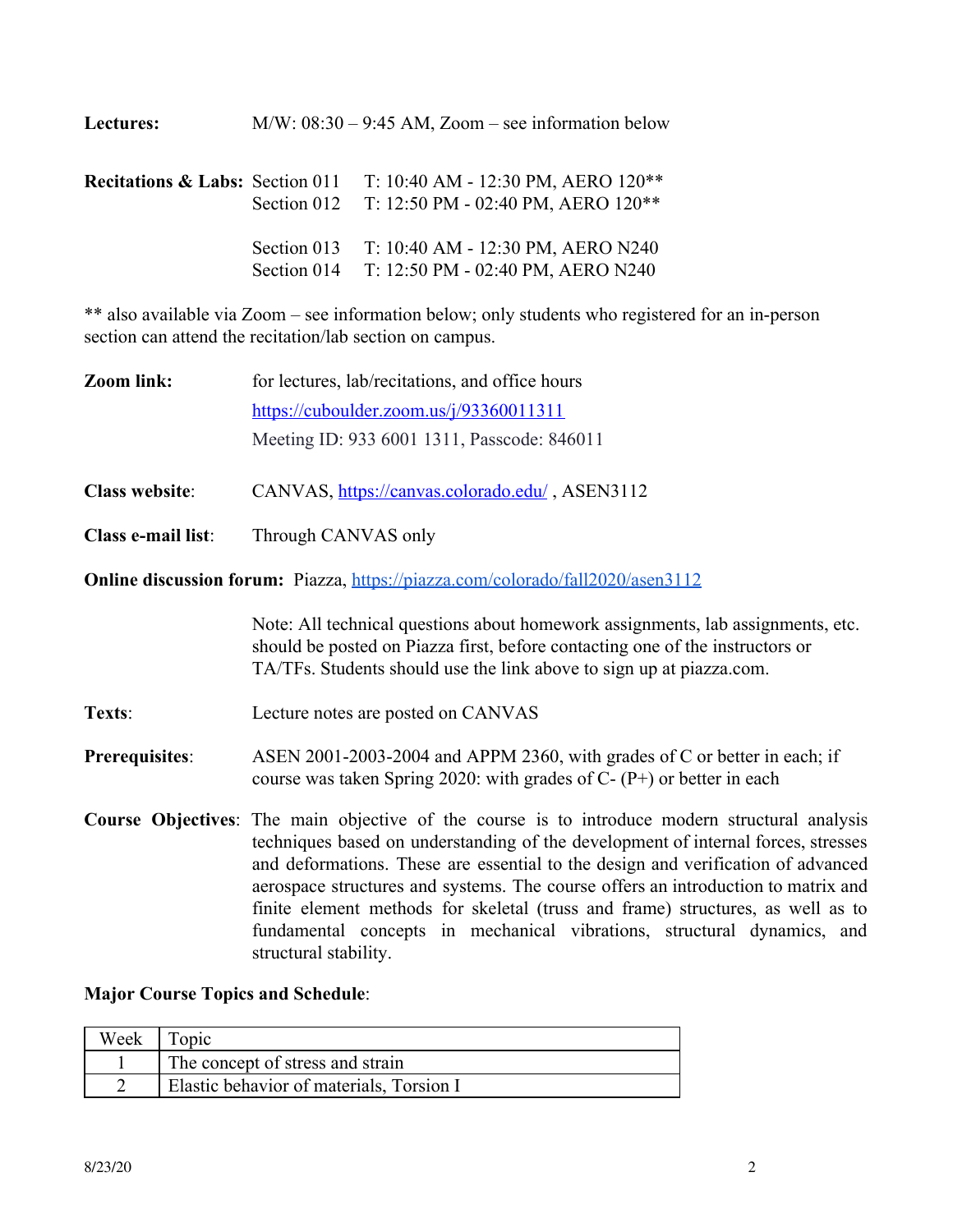| 3              | <b>Torsion II</b>                                             |
|----------------|---------------------------------------------------------------|
| $\overline{4}$ | Torsion III, Deformation of Beams I                           |
| 5              | Deformation of Beams II                                       |
| 6              | Energy Methods I & II                                         |
| 7              | Energy Methods III & IV                                       |
| 8              | Finite Element Method I & II                                  |
| 9              | Finite Element Method III                                     |
| 10             | Finite Element Method IV, Structural Dynamics and Vibration I |
| 11             | Structural Dynamics and Vibration II & III                    |
| 12             | Structural Dynamics and Vibration IV & V                      |
| 13             | Stability of Structures I                                     |
| 14             | Stability of Structures II & III                              |
| 15             | Design Problems I - II                                        |
| 16             | Design Problems III                                           |

### **Course Work:**

Coursework consists of reading assignments, online quizzes on lecture material currently being discussed, lab quizzes, homework, recitations, experimental/ computer labs, three midterm exams and one final exam. Exams cover all material including lectures, recitations, laboratory work and homework.

The delivery mode of the different components of the course work is detailed in Section **Course Delivery Modes.**

Recitations: The main objective is to review material covered during the week, especially those that are helpful for the currently assigned homework and labs. Recitations may also include additional exercise material, not covered in class, useful for midterm exam preparation. Students will work with the help of an instructor and TA/TFs through practice problems. The solutions to the practice problems will be discussed as part of recitations. Recitations also provide students with the opportunity to discuss questions with the instructor and the TA/TFs, in addition to office hours.

Reading Assignments: Reading assignments are to be completed before the lecture/discussion. The lecture/discussions should help to clarify and supplement what students have read.

Homework: Homework assignments are given most weeks on Wednesday and are due at the start of the following class on Wednesday, as specified in the assignment. No homework assignments are due in the week of midterm exams. Assignments generally cover 3 to 5 problems and are designed to help students become proficient in a subject. Before doing any homework, students should read the posted lectures and try to follow worked-out examples. This should give the student an idea of the principles involved and the solution method. Homework problems may be also discussed in the recitation prior to the due date.

Written work should be neat and readable with adequate space and margins. Messy work will be returned ungraded and a zero-score recorded. The main and essential steps of the solution approach need to be shown; failing to do so will result in a lower score. The final result needs to be indicated by an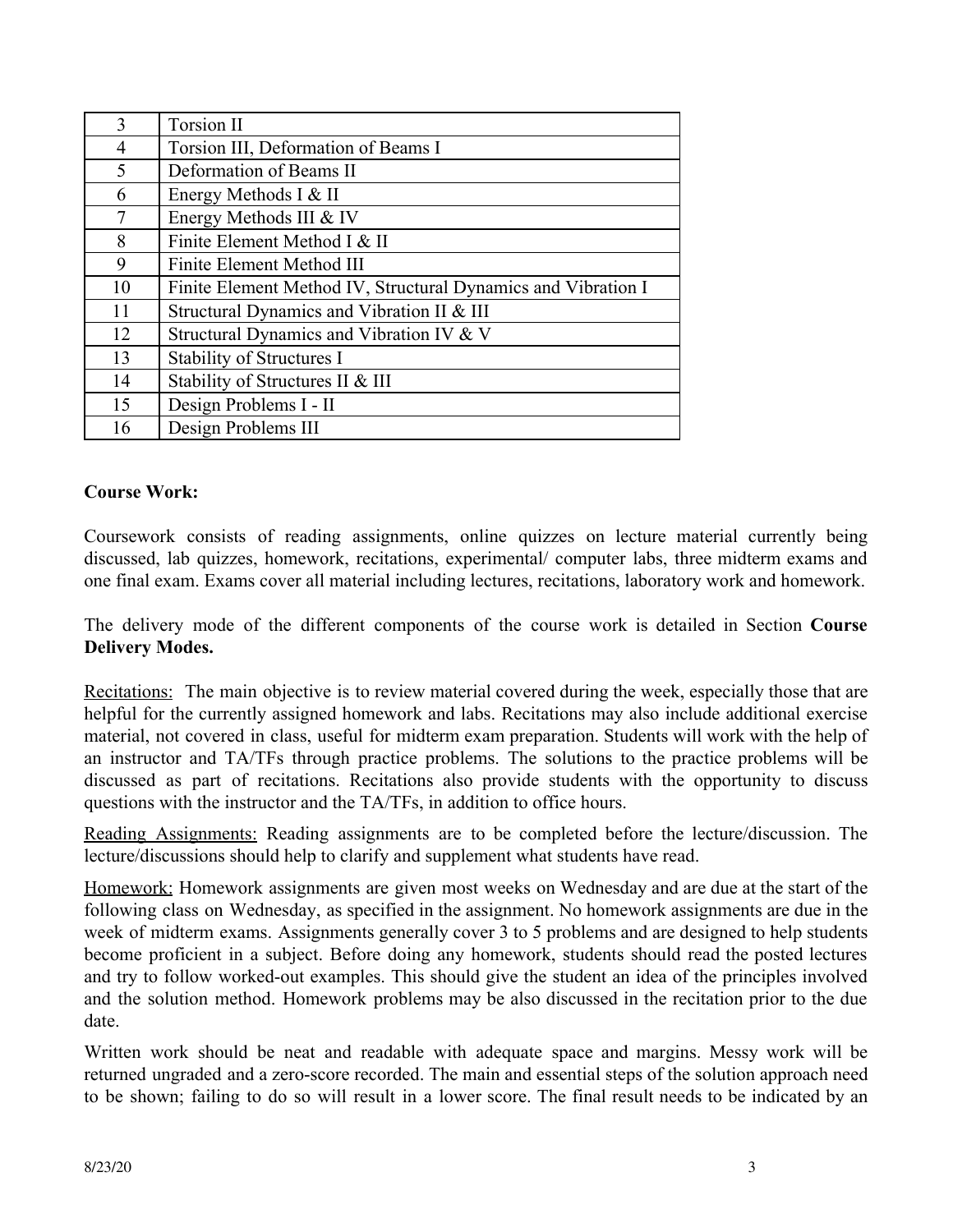arrow, underline or box. Multiple answers when one is required will be counted as incorrect. Copying material from any resource (including solutions manuals) and submitting it as one's own are considered plagiarism and are an Honor Code violation.

Labs: The four experimental labs are carried out in groups of about four students. The groups are created randomly among students of the same lab section. As the first step of working on lab assignments, students will watch videos of lab setup and data taking process in an online mode. Experimental data will be provided to students. To ensure the student's familiarity of the lab material, students will take an online lab quiz.

Computer Use: Several assignments and labs may require computer access and basic programming skills in languages such as MATLAB. As part of the introduction to finite element methods the use of the commercial FEM package ANSYS is taught for the computer component of Lab 2.Students can either download these software packages to their personal computers, using campus or free student licenses. Access to virtual desktops will also be provided. Detailed information will be provided with homework and lab assignments.

### **Grading Guidelines**:

| Group work: * 4 Lab Reports |                                                                               | $15\% =$ $\frac{1}{6}$ $(5\% + 10\% + 5\% + 5\%)$                                                |
|-----------------------------|-------------------------------------------------------------------------------|--------------------------------------------------------------------------------------------------|
| Individual:                 | Lecture Quizzes<br>4 Lab Quizzes<br>Homework<br>3 Midterm Exams<br>Final Exam | 10%<br>$10\% =$ $\frac{2}{5}$ $(5\% + 10\% + 5\% + 5\%)$<br>15%<br>$30\%$ (= 3 times 10%)<br>20% |
|                             |                                                                               | $100\%$                                                                                          |

\*Group work only counts toward final grade if the total individual grade is C or better. If the individual grade is below C, the final grade equals the total individual grade.

If the score of any of the 3 midterm exams is lower than the score of the final exam, the midterm grade is dropped, and the weighting of the final is increased by 10% for each dropped midterm.

Notes:

- Lecture quizzes gauge the student's level of preparation of a lecture and the conceptual understanding of course material. The lecture quizzes are taken online via CANVAS and need to be completed within a specified time window. The scores of the two lowest lecture quizzes are dropped. No makeup lecture quizzes are offered.
- Lab quizzes gauge the student's level of understanding of a lab assignment and the underlying theory. The lab quizzes are taken online via CANVAS and need to be completed within a specified time window shortly after the due date for the lab reports. Together with the score for a short lab report, the score of the lab quiz is part of the total score of the specific lab assignment. No makeup lab quizzes are offered. No penalty for zero score for lab quizzes is applied only in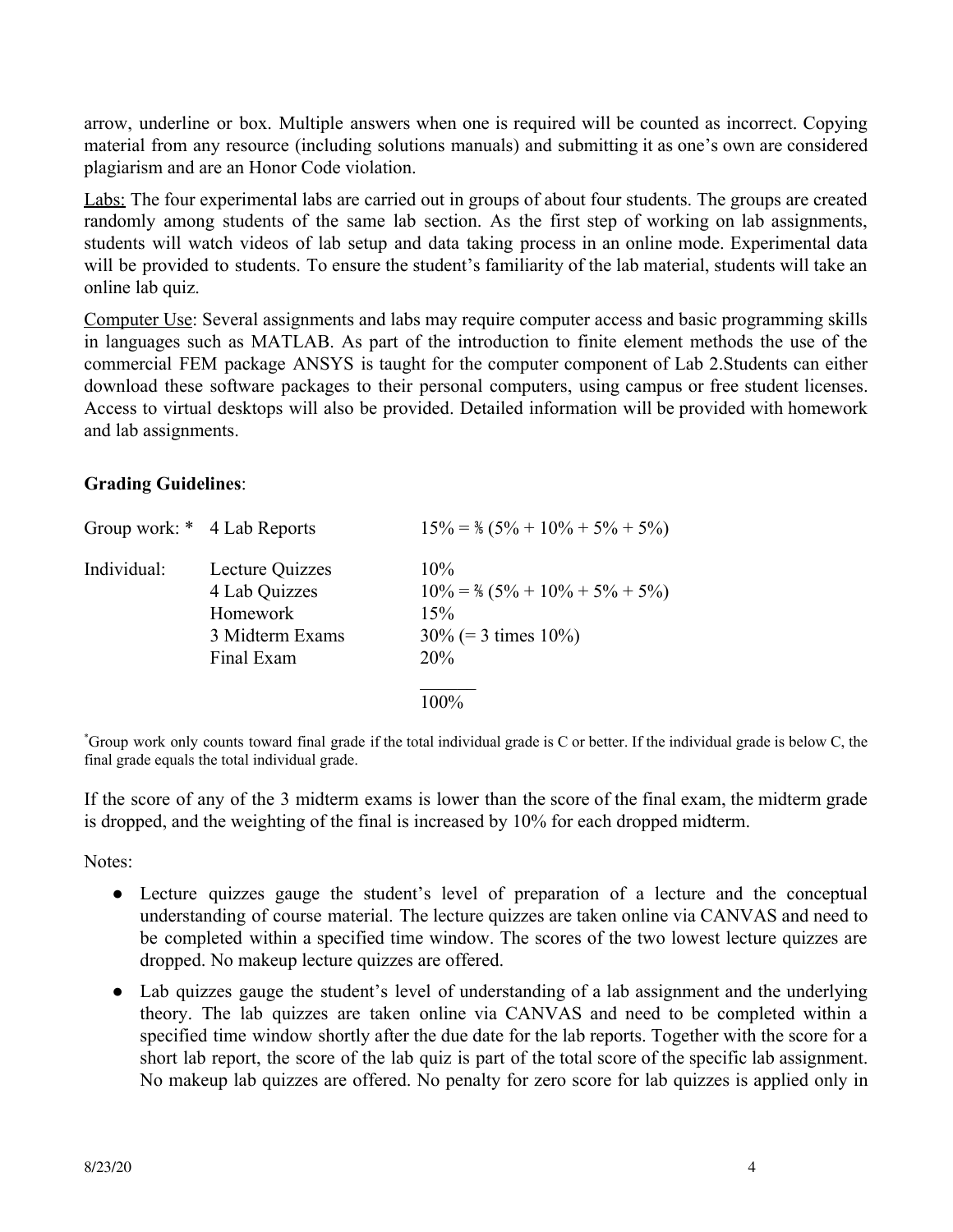case of a medical emergency or other reasons accepted by the instructors. The lab reports need to be submitted via Gradescope; see information below.

• Each homework assignment includes a set of several problems. The assignment is partially graded for completeness (20pts), while one randomly selected problem is graded in detail for technical content and presentation (30pts). Thus, the final score for each homework set is out of a total of 50pts and computed based upon the numeric breakdown below:

*HW* 
$$
\frac{Score}{50}
$$
 = 30*pts* (*Rand.P roblem*) + 20*pts*  $\times \frac{\# of$  *Remaining Problems Conpletely Set to the of Remaining Problems in Set*

Solutions for all homework problems are posted on CANVAS after the due date. The homework assignments with the two lowest scores are dropped. Homework needs to be turned in by a specified due date. All homework should be submitted electronically via Gradescope;see information below. Late homework will not be accepted.

- Midterms cover material discussed in the weeks prior to the exam. They provide a gauge to determine what an individual student has learned. The midterm exams are given remotely only and need to be taken during lecture. All midterm exams are open-book, i.e. students can use lecture notes and slides, as well as solutions to homework, recitation and practice problems. No makeup exams will be offered. However, the use of the internet for searching for information during exams is disallowed. Exam solutions need to be uploaded to Gradescope; see information below.
- The final exam spans the entire course but with additional emphasis on material covered since the third midterm. The final exam needs to be taken during the time assigned by the registrar's office. Exam solutions need to be uploaded to Gradescope; see information below.
- All your scores and grades will be posted on CANVAS and need to be checked within **2 weeks** after they are posted; requests to change a score on CANVAS need to be made within this period. These requests must be made in email to **both** instructors. The subject line of the email should read:

### **ASEN 3112 – Request for score change for <exam/lab/homework> <Id>**

- Graded homework, lab reports, midterm exams, and the final exam are returned via Gradescope; see information below. Students should check the assignment for grading correctness and request a change of score via Gradescope if incorrect grading is found. If indeed the grading was incorrect, the score on CANVAS will then be updated by the instructors and TA/TFs. No further request and email is needed.
- We reserve the right to make minor changes to this distribution of weights based on variations in assignments.
- About Gradescope: Students will receive an email to sign up. Students will need to upload their assignment. In case of hand-written assignments, students can use a smartphone or use scanners at the CU library. Should a student not have access to either, please, contact the instructors within the first two weeks of the semester. Instructions on how to upload assignments can be found at [help.gradescope.com.](http://help.gradescope.com/)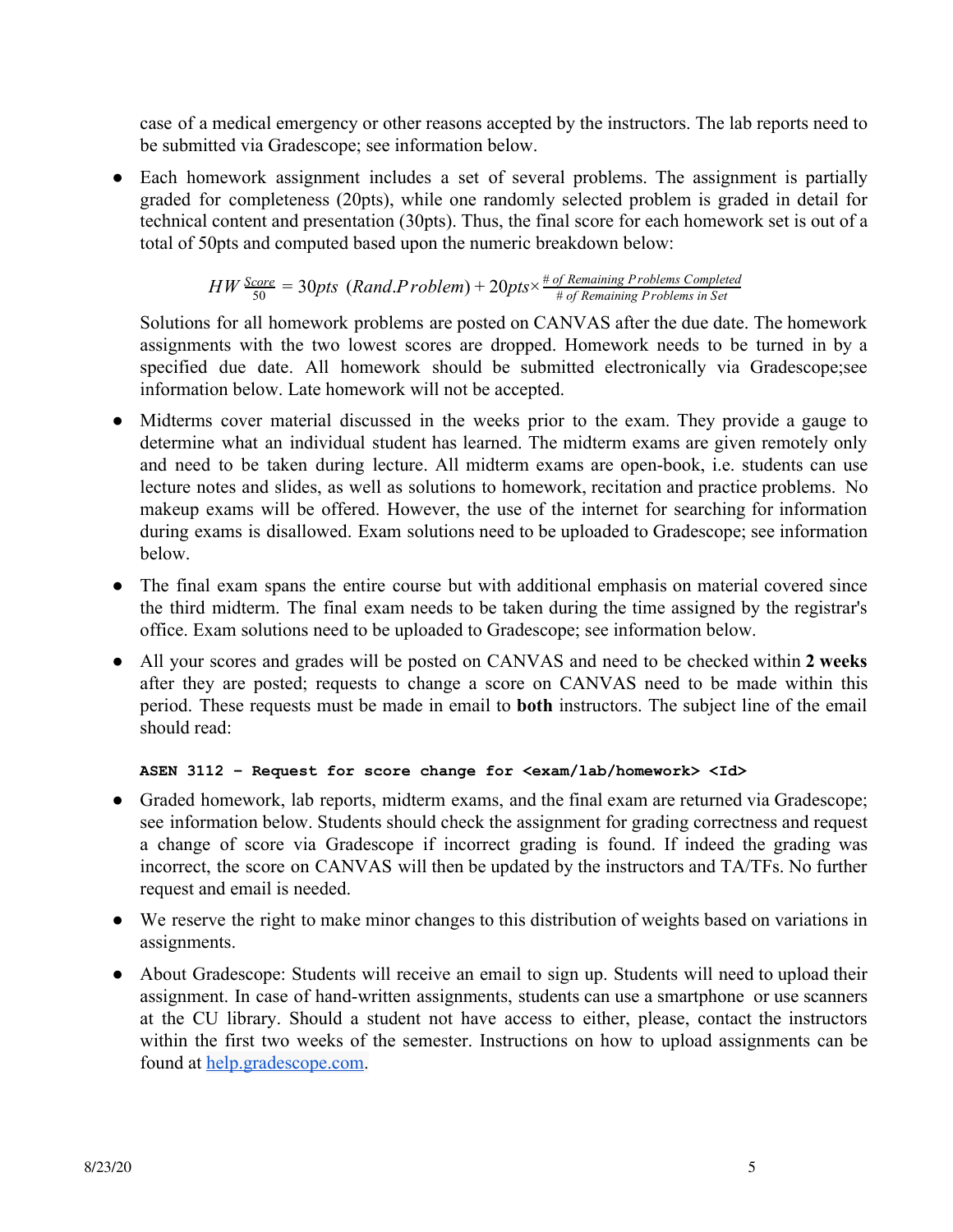Instructions on uploading assignments can be found at:

[https://www.youtube.com/watch?v=KMPoby5g\\_nE](https://www.youtube.com/watch?v=KMPoby5g_nE).

Instructions on viewing scores and feedback after an assignment is graded can be found at: [https://www.youtube.com/watch?time\\_continue=2&v=TOHCkI12mh0](https://www.youtube.com/watch?time_continue=2&v=TOHCkI12mh0).

#### **Letter Grading Scheme:**

Letter grades will be assigned as follows:

| Letter        | <b>Grade Percent Grade</b> | 4.00 Scale |
|---------------|----------------------------|------------|
| $\mathbf{A}$  | $93.00 - 100.00$           | 4.00       |
| $A-$          | $90.00 - 92.99$            | 3.67       |
| $B+$          | $87.00 - 89.99$            | 3.33       |
| B             | $83.00 - 86.99$            | 3.00       |
| $B-$          | $80.00 - 82.99$            | 2.67       |
| $C+$          | $77.00 - 79.99$            | 2.33       |
| $\mathcal{C}$ | $73.00 - 76.99$            | 2.00       |
| $C-$          | $70.00 - 72.99$            | 1.67       |
| $D+$          | $67.00 - 69.00$            | 1.33       |
| D             | $63.00 - 66.99$            | 1.00       |
| $\mathbf{F}$  | <b>Below 63.00</b>         | 0.00       |

### **Exam Times and Locations**:

- Midterm 1: Wednesday, September 23rd, during lecture time
- Midterm 2: Wednesday, October 21st, during lecture time
- Midterm 3: Wednesday, November 18th, during lecture time
- Final exam: Thursday, December 10, 7:30–10 p.m.

### **Course Delivery Modes:**

**Definitions** (in accordance with Department and registrar's office definitions):

- In-Person (Synchronous): activity in person on campus on scheduled days and times.
- Remote (Synchronous): activity via Zoom or other real-time platform on scheduled days and times; students will need to participate in activity or complete assignment at a specified time.
- Online (Asynchronous): activity via lecture capture or Canvas online; students can participate when it is convenient for them within a specified time window.

**Lectures:** Students chose to follow the lectures in a remote or online mode. If the online mode is chosen, Monday lectures should be watched before following Wednesday lecture and Wednesday lectures should be watched before following Monday. Exams will take place during scheduled lectures; **the exams are administered in a remote mode only**.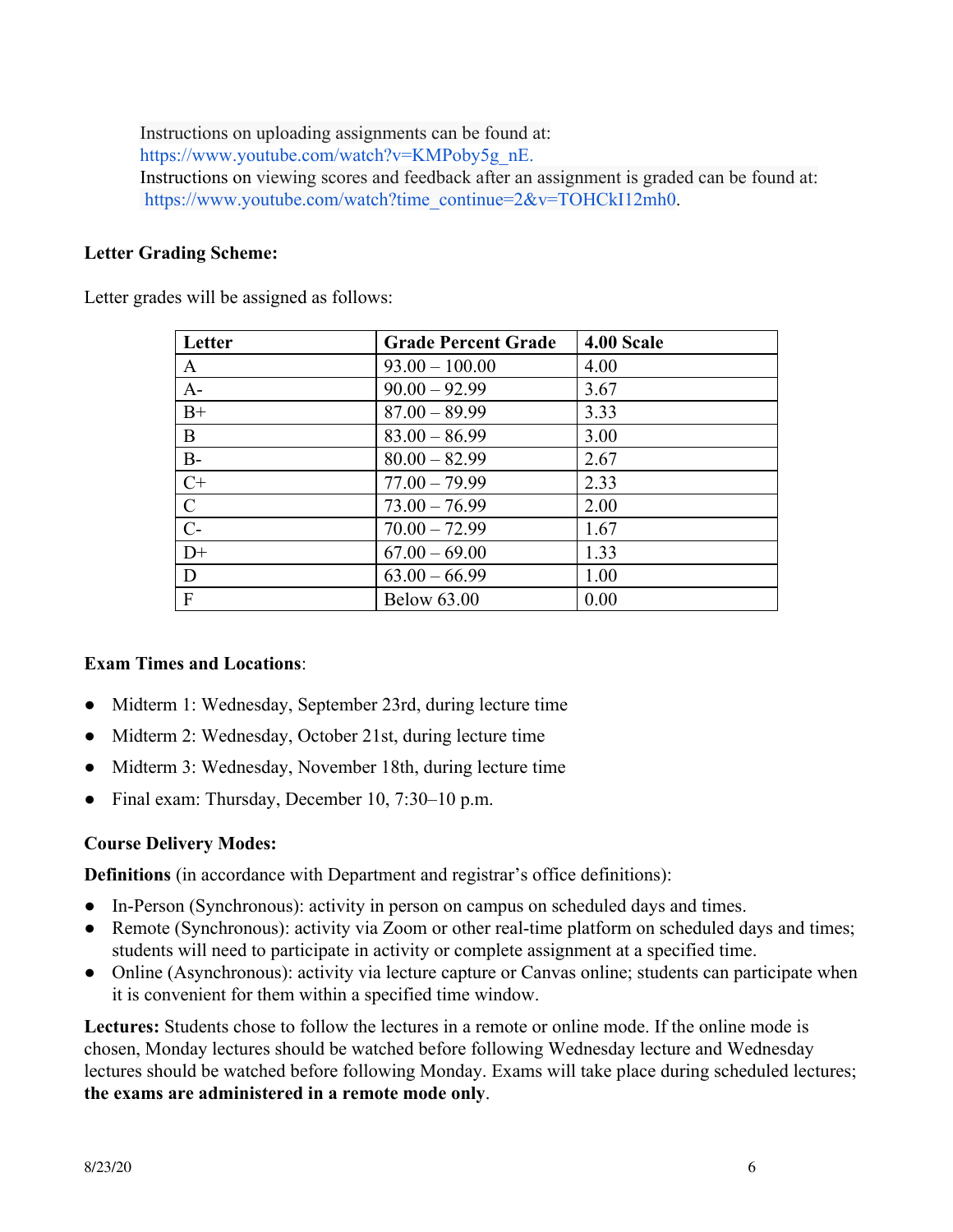**Labs:** The lab assignments will be introduced during the scheduled lab sessions (see above). Students can follow the introduction in a remote mode or watch a recording of the introduction in an online mode. After an assignment has been introduced**,** students should watch an online video of the experimental setup and the data taking process. **Students will work in groups on lab assignments in a remote style only**. Students can ask questions about lab assignments in-person, remotely via Zoom during recitations, or remotely via Zoom during office hours.

**Recitations:** Students can choose to work on practice problems either in-person, in a remote mode, or an online mode. Students choosing the in-person mode will have to attend the recitation/lab session for which they are registered; all health guidelines and rules need to be strictly followed (see also item 7 under **Course Policies and Procedures)**\*. The recitations will be recorded and posted on CANVAS. During recitations, students using an in-person or remote mode can ask questions about practice and homework problems and lab assignments.

\* While not required, it is recommended that students bring a laptop, tablet, or a smartphone to recitations such that they can project their solutions to screens in the lecture room, facilitating the discussion with the instructor and teaching assistants (TA). If an in-person mode turns out to be impractical for various reasons (health concerns, hampers group work and interaction with instructors and TAs), the instructors reserve the right to cancel the in-person option.

### **Course Policies and Procedures**:

- 1. The instructors reserve the right to reply to email questions only in business hours, i.e. Monday through Friday, 8:00 am – 5:00 pm. Emails received 24 hours or less before the exams or any due dates are not guaranteed to be responded to.
- 2. The instructors reserve the right to make changes to the weekly course schedule based on occurring events that require different dispositions. The instructors will give sufficient advanced notice through announcements in class and posting on CANVAS. Changes to this syllabus and assignments may be announced at any time during class periods. The instructors will post the current syllabus and assignments on CANVAS. Both are dated in the footnote.
- 3. This course exclusively uses CANVAS to send out announcements, to provide comments to students daily on class activities, and to provide general information about course assignments. It is strongly recommended that all students set up their CANVAS account such that they automatically receive a notification about new announcements and updates to the CANVAS course page.
- 4. All written assignments (homework, midterm exams, lab reports and the final exam) need to be uploaded to Gradescope [\(https://www.gradescope.com/\)](https://www.gradescope.com/). Students should create an account on Gradescope using the CU Boulder email address. Lecture and lab quizzes are administered directly via CANVAS.
- 5. No makeup lecture quizzes, makeup homework, and makeup exams will be offered. A zero-score is recorded for each missed lecture quiz, homework, and exam. Note that the two lecture quizzes and homework assignments with the lowest scores are dropped. If the score of a midterm is lower than the one of the final, the midterm is automatically dropped and the weighting on the final is increased by 10%.
- 6. Both students and faculty are responsible for maintaining an appropriate learning environment in all instructional settings, whether in person, remote or online. Those who fail to adhere to such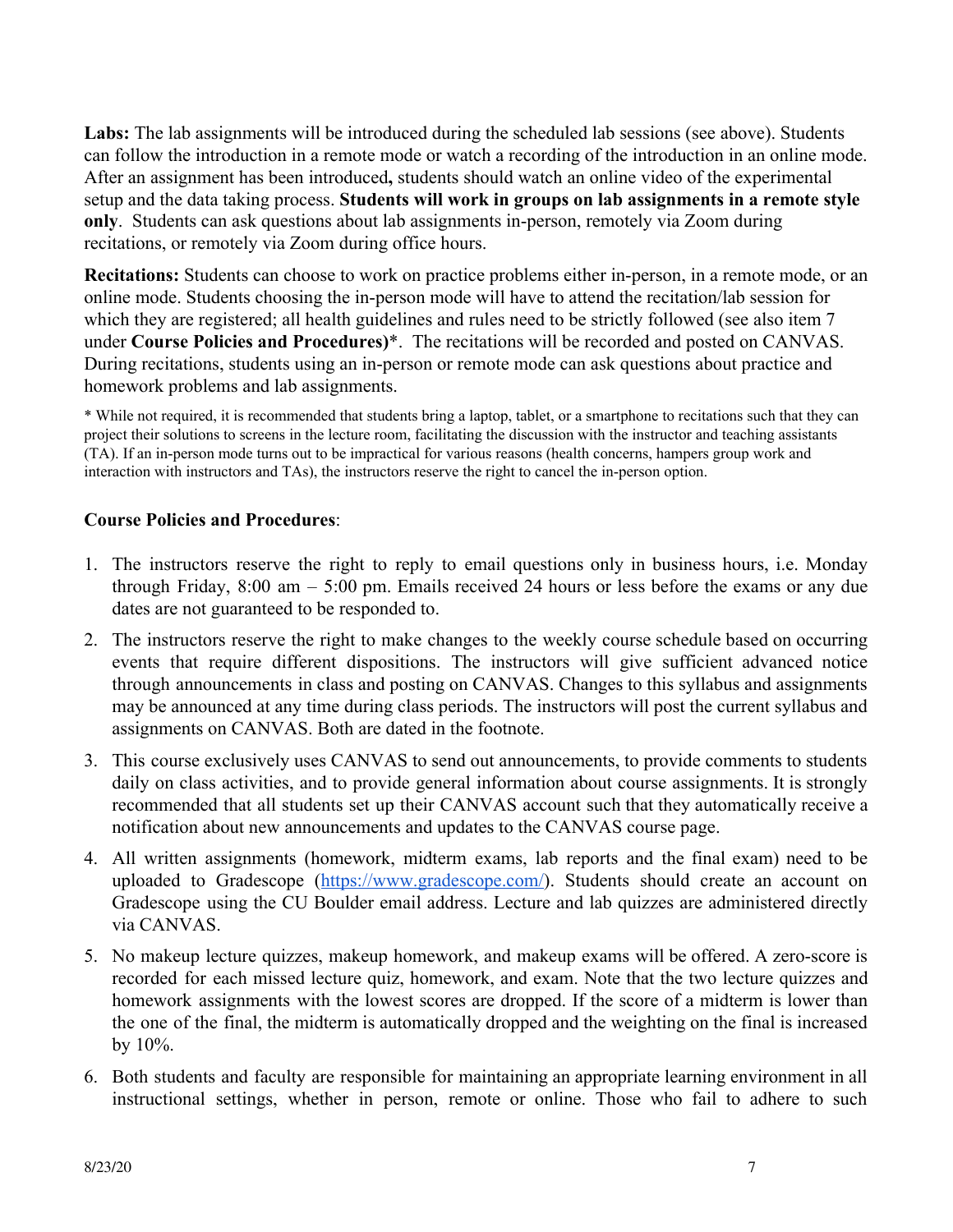behavioral standards may be subject to discipline. Professional courtesy and sensitivity are especially important with respect to individuals and topics dealing with race, color, national origin, sex, pregnancy, age, disability, creed, religion, sexual orientation, gender identity, gender expression, veteran status, political affiliation or political philosophy. For more information, see the policies on [classroom behavior](http://www.colorado.edu/policies/student-classroom-and-course-related-behavior) and the [Student Code of Conduct](https://www.colorado.edu/sccr/sites/default/files/attached-files/2020-2021_student_code_of_conduct_0.pdf).

- 7. As a matter of public health and safety due to the pandemic, all members of the CU Boulder community and all visitors to campus must follow university, department and building requirements, and public health orders in place to reduce the risk of spreading infectious disease. Required safety measures at CU Boulder relevant to the classroom setting include:
	- maintain 6-foot distancing when possible,
	- wear a face covering in public indoor spaces and outdoors while on campus consistent with state and county health orders,
	- clean local work area,
	- practice hand hygiene,
	- follow public health orders, and
	- if sick and you live off campus, do not come onto campus (unless instructed by a CU Healthcare professional), or if you live on-campus, please alert [CU Boulder Medical Services](https://www.colorado.edu/healthcenter/coronavirus-updates/symptoms-and-what-do-if-you-feel-sick).

Students who fail to adhere to these requirements will be asked to leave class, and students who do not leave class when asked or who refuse to comply with these requirements will be referred to [Student Conduct and Conflict Resolution.](https://www.colorado.edu/sccr/) For more information, see the policies on [COVID-19](https://www.colorado.edu/policies/covid-19-health-and-safety-policy) [Health and Safety](https://www.colorado.edu/policies/covid-19-health-and-safety-policy) and [classroom behavior](http://www.colorado.edu/policies/student-classroom-and-course-related-behavior) and the [Student Code of Conduct](https://www.colorado.edu/sccr/sites/default/files/attached-files/2020-2021_student_code_of_conduct_0.pdf). If you require accommodation because a disability prevents you from fulfilling these safety measures, please see the "Accommodation for Disabilities" statement on this syllabus.

Before returning to campus, all students must complete the [COVID-19 Student Health and](https://www.colorado.edu/protect-our-herd/how#anchor1) [Expectations Course.](https://www.colorado.edu/protect-our-herd/how#anchor1) Before coming on to campus each day, all students are required to complete a [Daily Health Form.](https://www.colorado.edu/protect-our-herd/daily-health-form)

Students who have tested positive for COVID-19, have symptoms of COVID-19, or have had close contact with someone who has tested positive for or had symptoms of COVID-19 must stay home and complete the [Health Questionnaire and Illness Reporting Form](https://www.colorado.edu/protect-our-herd/daily-health-form) remotely. In this class, if you are sick or quarantined, please, alert the instructors about your absence due to illness or quarantine. Please, note there is no need to state the nature of their illness.

- 8. If you qualify for accommodations because of a disability, please submit your accommodation letter from Disability Services to your faculty member in a timely manner so that your needs can be addressed. Disability Services determines accommodations based on documented disabilities in the academic environment. Information on requesting accommodations is located on the [Disability](https://www.colorado.edu/disabilityservices/) [Services website](https://www.colorado.edu/disabilityservices/). Contact Disability Services at 303-492-8671 or  $\frac{d \sin 6(a) \cos 2b \cos 2b}{d \sin 2b \cos 2b}$  for further assistance. If you have a temporary medical condition, see [Temporary Medical Conditions](http://www.colorado.edu/disabilityservices/students/temporary-medical-conditions) on the Disability Services website.
- 9. CU Boulder recognizes that students' legal information doesn't always align with how they identify. Students may update their preferred names and pronouns via the student portal; those preferred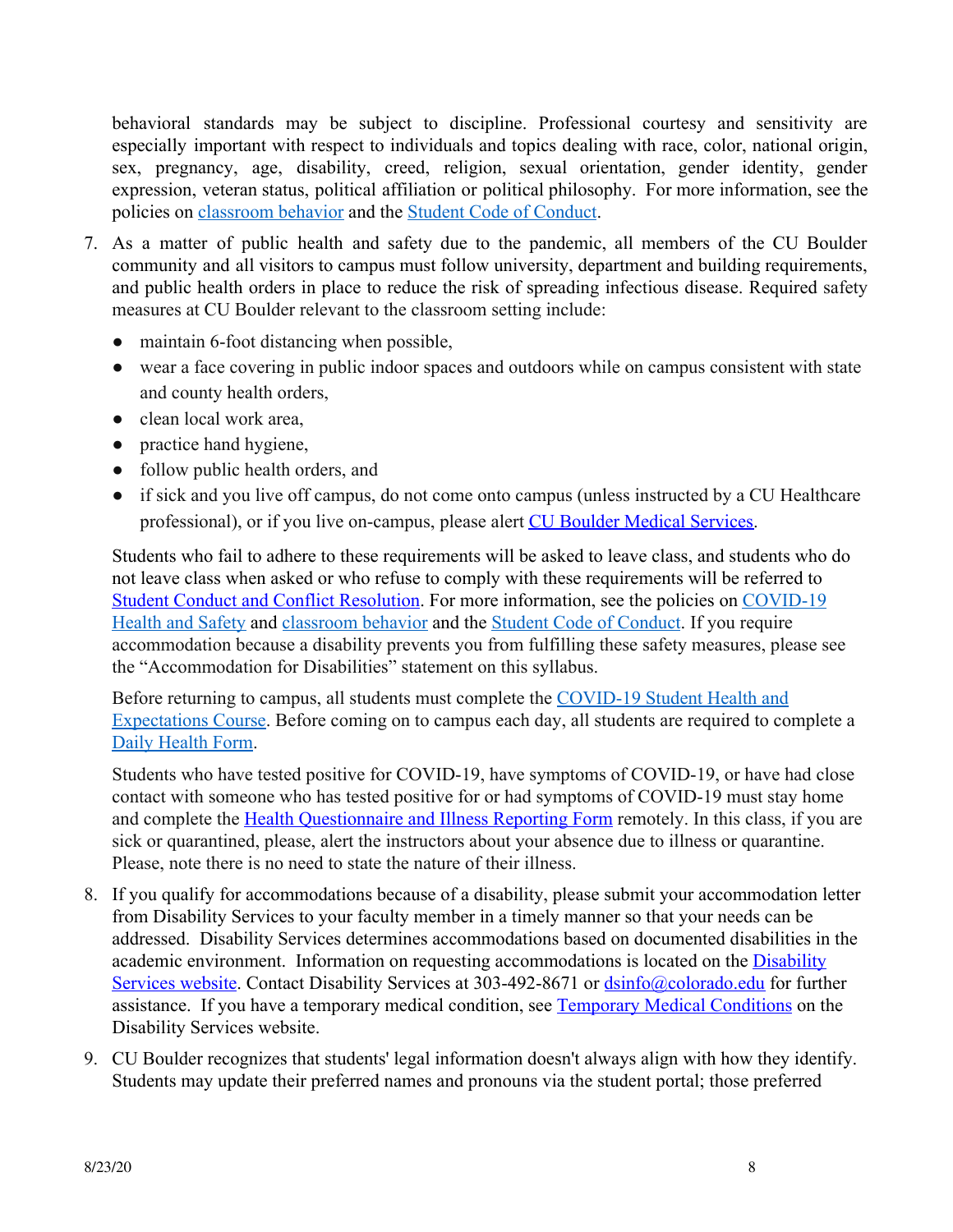names and pronouns are listed on instructors' class rosters. In the absence of such updates, the name that appears on the class roster is the student's legal name.

- 10. All students enrolled in a University of Colorado Boulder course are responsible for knowing and adhering to the Honor Code. Violations of the policy may include: plagiarism, cheating, fabrication, lying, bribery, threat, unauthorized access to academic materials, clicker fraud, submitting the same or similar work in more than one course without permission from all course instructors involved, and aiding academic dishonesty. All incidents of academic misconduct will be reported to the Honor Code [\(honor@colorado.edu;](mailto:honor@colorado.edu) 303-492-5550). Students found responsible for violating the academic integrity policy will be subject to nonacademic sanctions from the Honor Code as well as academic sanctions from the faculty member. Additional information regarding the Honor Code academic integrity policy can be found at the [Honor Code Office website](https://www.colorado.edu/osccr/honor-code).
- 11. The University of Colorado Boulder (CU Boulder) is committed to fostering an inclusive and welcoming learning, working, and living environment. CU Boulder will not tolerate acts of sexual misconduct (harassment, exploitation, and assault), intimate partner violence (dating or domestic violence), stalking, or protected-class discrimination or harassment by members of our community. Individuals who believe they have been subject to misconduct or retaliatory actions for reporting a concern should contact the Office of Institutional Equity and Compliance (OIEC) at 303-492-2127 or [cureport@colorado.edu](mailto:cureport@colorado.edu). Information about the OIEC, university policies, [anonymous reporting](https://cuboulder.qualtrics.com/jfe/form/SV_0PnqVK4kkIJIZnf), and the campus resources can be found on the [OIEC website](http://www.colorado.edu/institutionalequity/).

Please know that faculty and instructors have a responsibility to inform OIEC when made aware of incidents of sexual misconduct, dating and domestic violence, stalking, discrimination, harassment and/or related retaliation, to ensure that individuals impacted receive information about options for reporting and support resources.

Campus policy regarding religious observances requires that faculty make every effort to deal reasonably and fairly with all students who, because of religious obligations, have conflicts with scheduled exams, assignments or required attendance. In this class, students must let the instructors know of any such conflicts within the first two weeks of the semester so that reasonable arrangements can be worked out.

See the [campus policy regarding religious observances](http://www.colorado.edu/policies/observance-religious-holidays-and-absences-classes-andor-exams) for full details.

## **Final Comments**

The grading scheme in this course is not assigned to reward or punish. It is designed to indicate the student's level of competency compared to the standards set by the AES faculty. Does the student meet the minimum level of competency? Does the student exceed the minimum? Is the student below the minimum? This should be indicated by the final grade. The instructors are professionals and it is their job to set and maintain standards. The instructors are expected to use their education, experience, and interactions with industry, government laboratories, others in academe, etc., to determine the content of these standards. Because the CU Aerospace Engineering program is accredited by ABET (Accreditation Board for Engineering and Technology), the AES curriculum meets that board's requirements. As with any other professionals (doctors, lawyers, etc.) the students must trust that the instructors know what they are doing and that they are obliged to uphold standards.